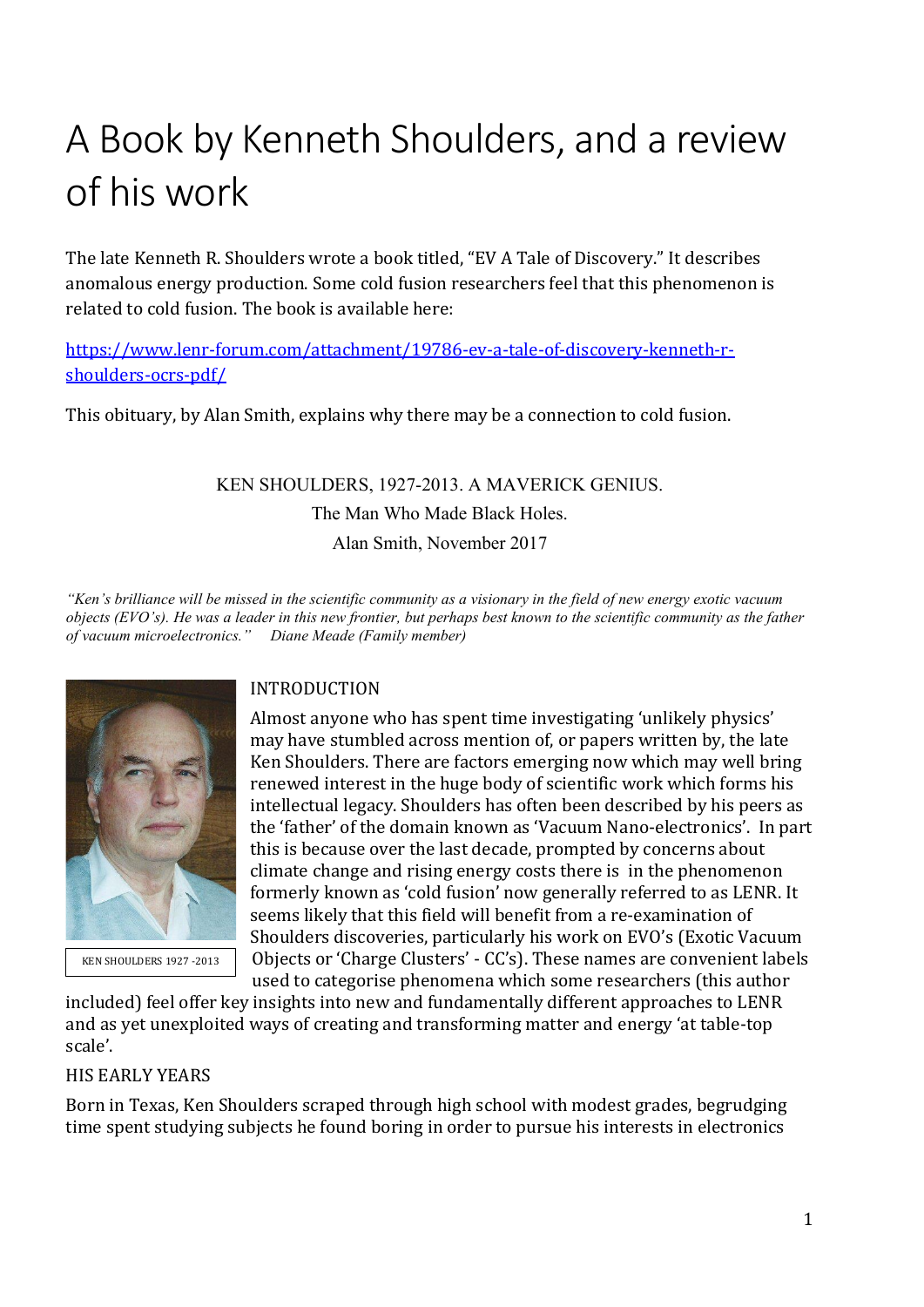and aeronautics. Despite being a less than ideal student, he was clearly bright, and is remembered for his fondness and skill at dismantling and re-building things just to find out how they worked.

After high school he wanted to work in the rapidly expanding field of electronics, and never went to college. Beyond this point he educated not only himself, but others around him. Employers included Magnavox, Texas Instrument and even radio station WKWF in Florida. In 1955 Shoulders got a job on the research staff of the Computer Components and Systems Laboratory at MIT, where he worked with Dudley Allen Buck on developing thin-film cryotron integrated circuits. In 1958 he moved to California to work as 'Senior Research Engineer' under Charles Rosen at Stanford Research Institute (SRI), where he set up SRI's microelectronics program. Early in his career there R&D carried out under Shoulders' direct guidance led to the development of many novel or radically improved devices and systems, including the Quadrupole Spectrometer, vacuum systems for evaporation processes and he pioneered the multibeam electron etching system used to create (amongst other things) the Spindt cathode array. It seems probable that this work on electron beams provided the insight and impetus for his later work on EVOs.

During his time in Menlo Park, Shoulders led a very 'California' kind of life, commuting to work on a Vespa scooter, and when not bogged down by project deadlines was dreaming about flying machines and other things. Ideas for these and more exotic technologies were always taking shape in his ever active – and to be honest - visionary brain. It was this which led him into doing work for the CIA and others, always operating at the edges of what was then considered conventional. Ken Shoulders was a true maverick who never followed the herd, viewed by his peers with some awe for his intuitive grasp of new concepts, always happiest when thinking 'outside the box'. He was an unorthodox kind of scientific genius who bubbled with wild ideas at an astounding rate, leading to him winning a fun vote at SRI which proclaimed him 'the SRI researcher most likely to build a perpetual motion machine.'

#### Capp Spindt, a former colleague wrote:-

*"I just got the news that Ken Shoulders, the internationally recognized father of vacuum microelectronics and the guy that hired me at SRI in 1959 has died…He was not only my "boss", but also a mentor, colleague, and friend – He was a true genius, and always way ahead of all of us in every way. We often couldn't grasp or even understand what he envisioned or claimed to have seen, but over time it always turned out that he was right… A most amazing person."*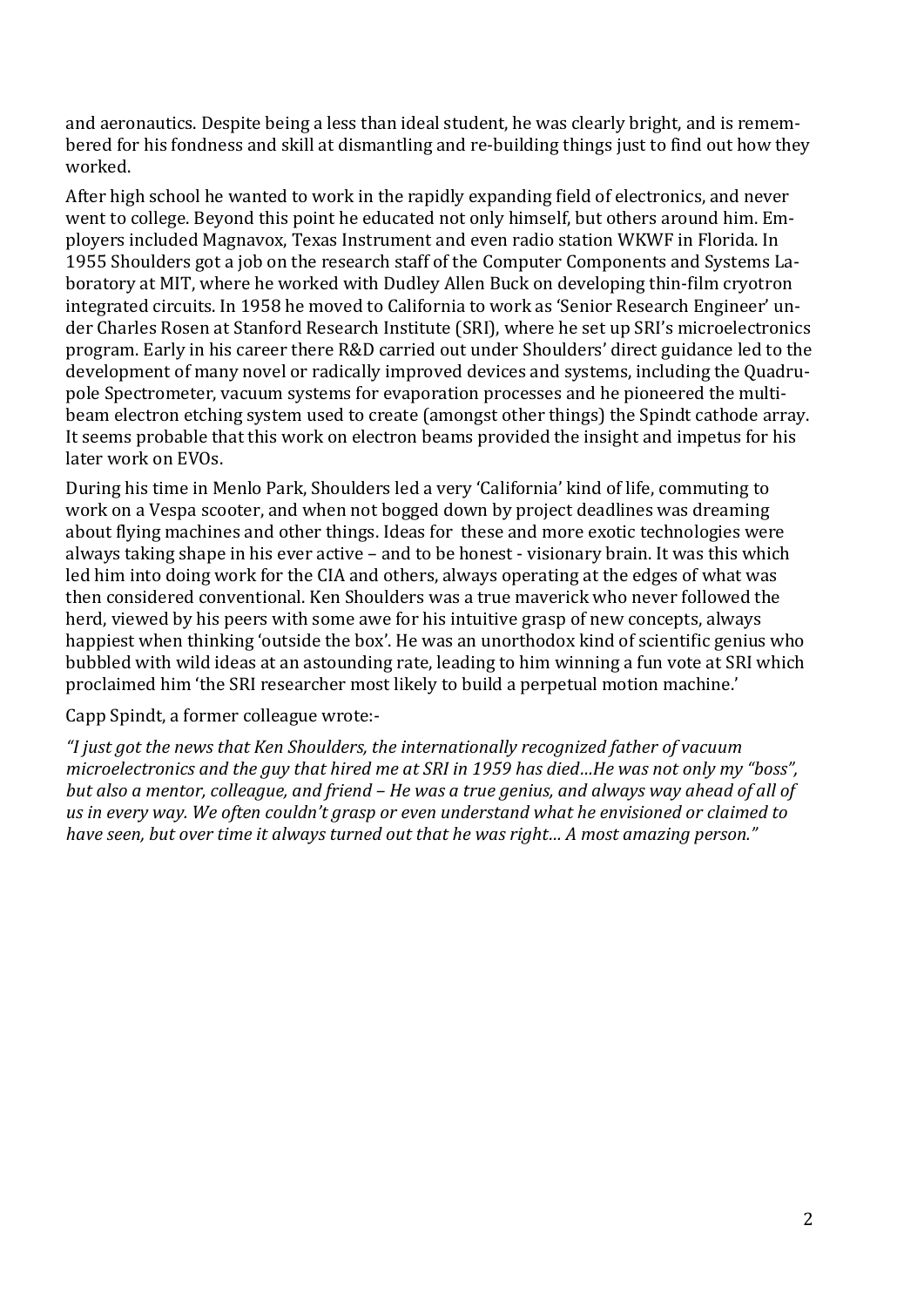

could change how people commuted to work. *Kenneth R. Shoulders Papers, CHF Collections*

copter, and aeroplane it had a rotor on top, enabling near-vertical take-off and landings using roads rather than airports. Forward-swept wings and a pusher propeller at the rear enabled the Convertiplane to travel further and faster than a helicopter. In 1963 he applied to [California's Senate](https://en.wikipedia.org/wiki/California_State_Senate) Transportation Committee for permission to use his invention on public roads, and in 1964 they agreed, but objections from individual townships started piling up and political pressure saw the project dropped. Shoulders response to this was to create a new company called Vertitek, with the intention of developing remote-controlled drones for a wide variety of uses, from children's toys to crop dusting.

By the 1960's Shoulders had developed preliminary sketches and specifications for a flying car, the Gyrodyne Convertiplane, the development of which was funded by SRI. This was a true ground-to-air-to ground vehicle, designed to save long-distance commuters hours of travel on crowded roads. A hybrid of car, heli-

In 1968, after a decade spent at SRI, the forever restless Shoulders left to pursue this interest in experimental

aircraft at his own expense, but as he saw it, free from bureaucratic restraint. In 1976, needing more substantial funding to pursue his plans Shoulders visited Hal Puthoff at SRI. This led to Puthoff organising a meeting with George "Bill" Church, the owner and CEO of a chain of shops called 'Church's Fried Chicken', a Texas business man eager to fund research into new energy sources. They soon settled on a deal, Church would pay Shoulders a wage and fund his lab work, and in return Church would have a financial interest in Shoulders inventions. Eventually these two became friends as well as business partners.

Church and Shoulders together had the organisation, brains, and money needed to build a personal aircraft. Using experience gained from his drone program Shoulders built a propdriven lightweight metal skeleton as the basis for his flying car. He also designed and built 2 hydrogen peroxide rockets that would allow vertical take-offs from a city street. Happily these were never used in earnest, but he flew his creation at low altitude around his property for fun sometimes, this and other projects occupied a decade of Shoulders life. In 1984 Church asked Shoulders to run a new hi-tech lab he was building in Austin, Texas. This was to become the home of a commercial research enterprise called Jupiter Technologies, with Shoulders working as 'Chief Inventor' alongside Hal Puthoff\* and a group of scientists and technicians, all required to support Shoulders legendary creative energy. Jupiter gave birth to some successful (and unsuccessful) inventions, including a millimetre-wave generator and a new type of digital display. One aspect of the work that Shoulders and Puthoff did together focussed on electron condensed charge technology, research that eventually became known as EVOs and the main focus of Shoulders' work for the rest of his life.

Perhaps the freedom to explore his own interests, as well as financial security that Jupiter offered was too good to last. In 1989 Church began to run of money, although he was still in love with the Jupiter project. He delayed paying a promised \$10,000 bonus and started laying off staff. Part of the problem was that none of the lab's products were proving to be particularly profit. For a while Church tried to hide his money troubles but in 1990 Jupiter Technologies was shut down. Ken Shoulders spent another four years in the former Jupiter lab, finishing off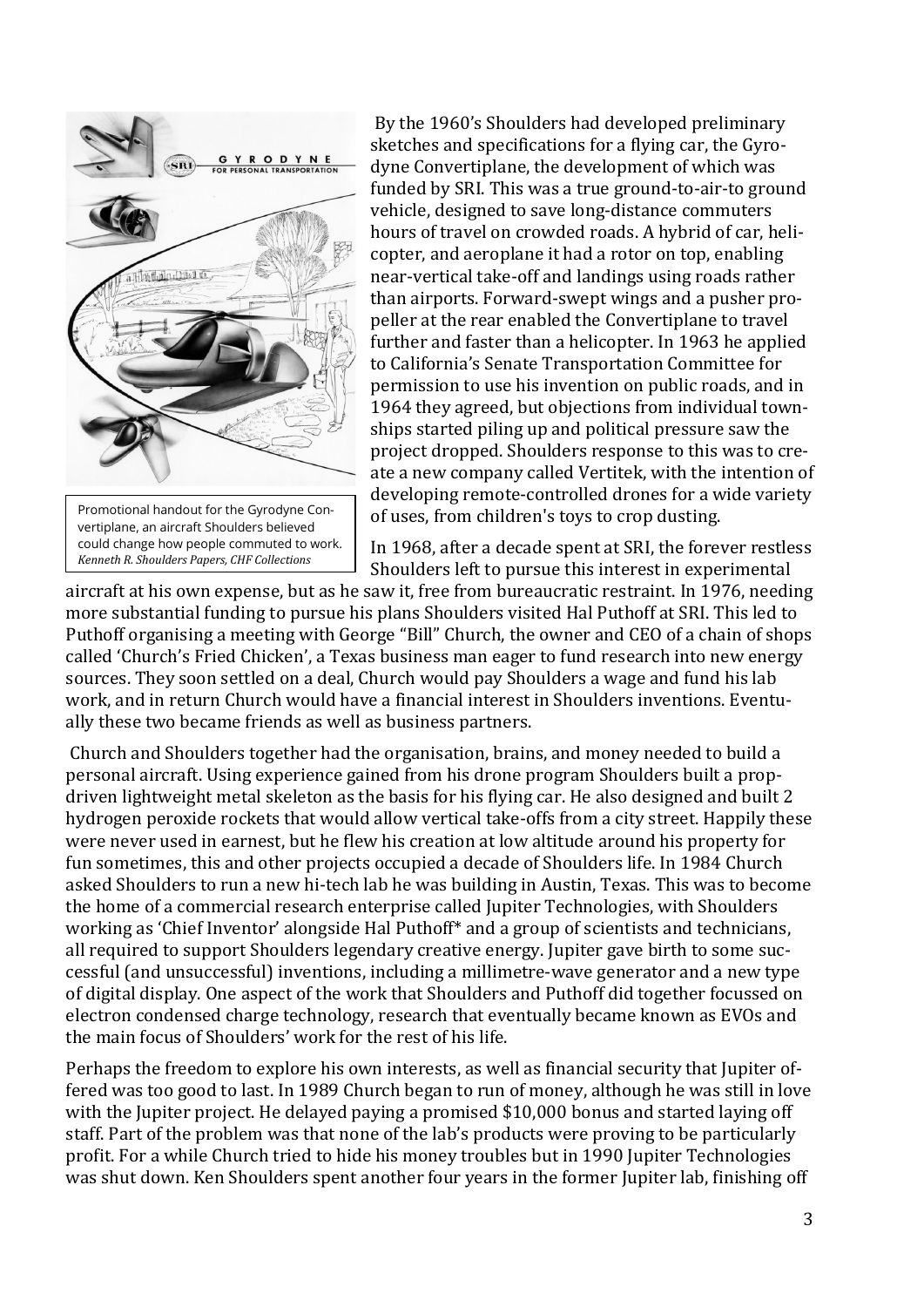contracts and working on EVO technology before returning to California in 1994. In 1995 he found a new financier, who was to fund him for the next 10 years. According to his son Steve Shoulders, "From a 30-minute meeting and a handshake agreement we moved to Freestone."

## WHAT ARE EVOs?

It seems possible that observations Shoulders made while working on electron-beam devices at SRI set in motion a train of thought that led to his work on creating, describing and categorising EVO's, which he described as clusters of perhaps hundreds of billions of electrons. At one point in his papers he mentions that the number of electrons in an EVO may be linked to Avogadro's Number. The quote below suggests he had been thinking about 'free flying' electrons for a long time.

"…*it is better to develop electronics with free flying electrons, than develop transistors, where the electron velocity is much slower due to the ion cores retracting the electrons in the solid material and semiconductors*." *Ken Shoulders in conversation*.

There is of course a huge fundamental objection to the idea that electrons, which all carry the same negative charge, could form any kind of close association. 'Unlike charges attract, like forces repel' is a fundamental maxim of classical physics. Shoulders discussed the EVO idea with Professor Feynman, who dismissed him as nuts initially, though later he wrote saying that there an explanation and some prior art\*, and that EVO theory was correct. There has also been work done on the theoretical underpinning of EVOs by Hal Puthoff, described in this paper:-

<https://arxiv.org/ftp/physics/papers/0408/0408114.pdf>

## CHARGE CONFINEMENT BY CASIMIR FORCES. H. E. PUTHOFF AND M. A. PIESTRUP

#### **ABSTRACT**

*Laboratory observation of high-density filamentation or clustering of electronic charge suggests that under certain conditions strong coulomb repulsion can be overcome by cohesive forces as yet imprecisely defined. Following an earlier suggestion by Casimir, we investigate here the possibility that Casimir forces can lead to charge clustering of the type observed, and conclude that such forces may play a role in the generation of robust high-charge-density effects.*

\* Feynman discovered previous work on charge clusters had been done in 2 other laboratories.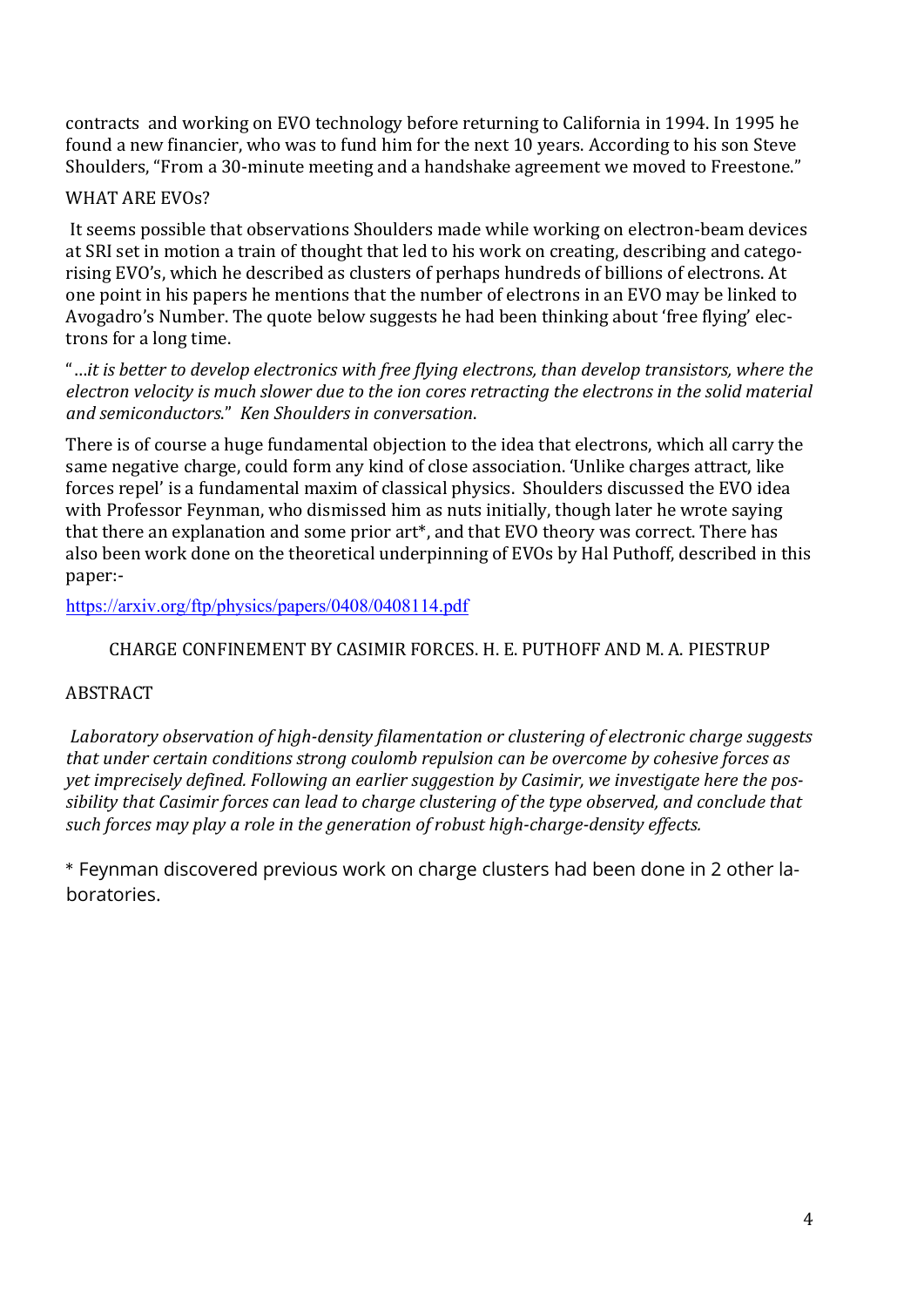#### KEN SHOULDERS EVO RESEARCH.

It is impossible in this short piece to describe or attempt to explain the huge body of work on EVOs that Ken Shoulders and his son Steve created, working for 25 years in a well-funded 4,000 square foot lab in California. An accessible description of his apparatus and some ancillary instruments is to be found in the paper, below. Following the closure of the Ken Shoulders web archive, this particular document can no longer be found easily on the web, so a link to a pdf copy is appended.

APPARATUS FOR FORMATION AND USE OF EVOS KEN SHOULDERS © JULY 2, 2009

# ABSTRACT.

 The apparatus described here (is the result of) the integration of many component design iterations that have been tested both separately and in small systems. A useful design is (shown), a single piece of apparatus capable of both forming large EVOs and testing them for the generation of electrical power, propulsion and weaponry…..



This diagram is taken from one of Shoulders patents, showing the device in its most basic form. It shows a sharply pointed electrode (12, 12a) sitting on a dielectric surface (16) supported by a conductive plate (18). A 'rapid rise' DC pulse is applied to the electrode and an EVO

chain passes between (A) and (18). A target in the form of a thin sheet of metal with various coatings may be positioned at (A). SEM examination of the target is used to provide evidence of an interaction. The small craters produced are the result of EVO impacts, analysis of the size



An example of an EV impact crater in metal shown in a paper presented at the MIT Cold Fusion Conference May 21, 2005 by Ken Shoulders.

and topology of these penetrations indicates the amount of energy deposited on the target foil. EVOs are firmly in the camp of exotic physics, some – including Ken Shoulders - see them as a connected to the Quantum Vacuum, sometimes called the Aether. This energy rich but highly speculative medium may offer a path to creating clean energy, if we only knew how. The EVO may also be a fundamental trigger mechanism involved in all kinds of LENR. It is possible that those searching for a LENR theory and to develop reliable systems should be looking at EVOs.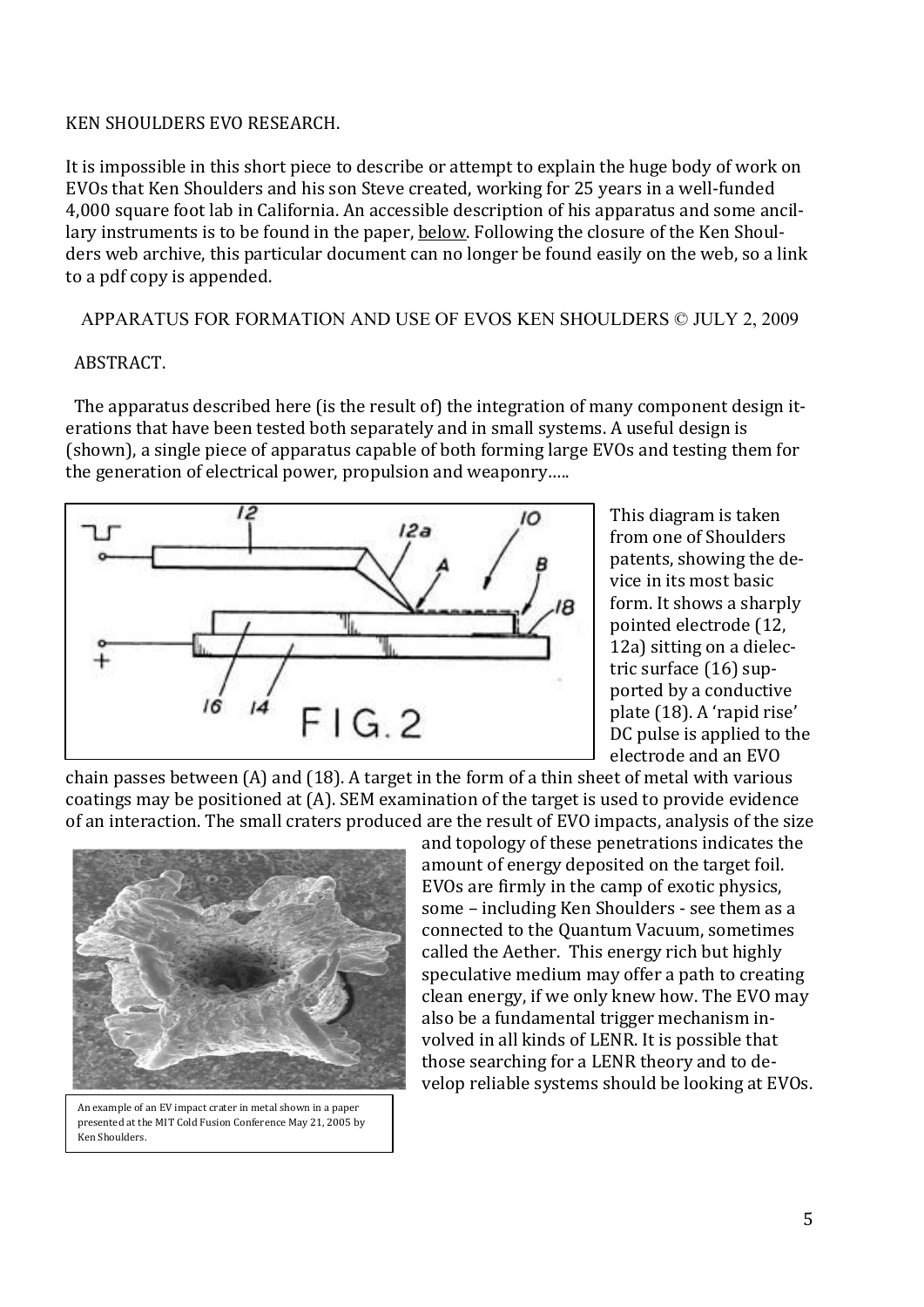#### THE NATURE OF EVOs.

Shoulders described EVOs as "a highly organized, micron-sized cluster of electrons… having soliton behaviour, with electron populations on the order of Avogadro's number". As previously stated, Avogadro's number is 6.23 x1023. Describing the damage these clusters do when striking an oxidised aluminum foil target he said, "Using an ordinary thermal interpretation, a thermal gradient for bulk material greater than 26,000 degrees C per micro meter would be required to achieve these effects." This suggests that 26,00C would be the temperature required to melt a clean hole right through material with a melting point of 2,600 degrees C. Photographs below show an EV impact crater in aluminium from a paper presented at the MIT Cold Fusion Conference May 21, 2005 by Ken Shoulders.



Fig. 1 EV strike on 6 micrometer thick aluminum foil. Entry side.

Fig. 2 EV strike on 6 micrometer thick aluminum foil. Exit side.

# SHOULDERS' FURTHER NOTES ON EVO FORMATION AND CHARACTERISTICS

'In the simplest of EVO formation methods, electrons are extracted from a conductor by quantum mechanical tunneling when applying sufficiently high fields to exceed what is termed the space charge limit of emission.

In this trans-space charge region, electrons are emitted as a coherent stream of fluid having number densities equal to that of the conductor lattice template, being in the region of Avogadro's number. The fluid-like properties of this emergent stream, along with incidental electrodynamic forces, determine how much emission occurs before quenching, hence, the size and spherical shape of individual, emergent EVO's as well as the stream flow properties producing the bound and entwined groups of entities emitted. In this scenario, the foundation properties of the EVO always existed within the confines of the conductor lattice. When the electron substance is pulled from the lattice by intense fields, a new container form must be found. '

The references above to 'bound and entwined, and 'a new container form' are related to Shoulders conclusion, reached after thousands of hours of careful bench testing and direct and indirect observation that discrete EVOs are toroidal in form, and these can then form chains of intertwined toroids. A remarkable thought.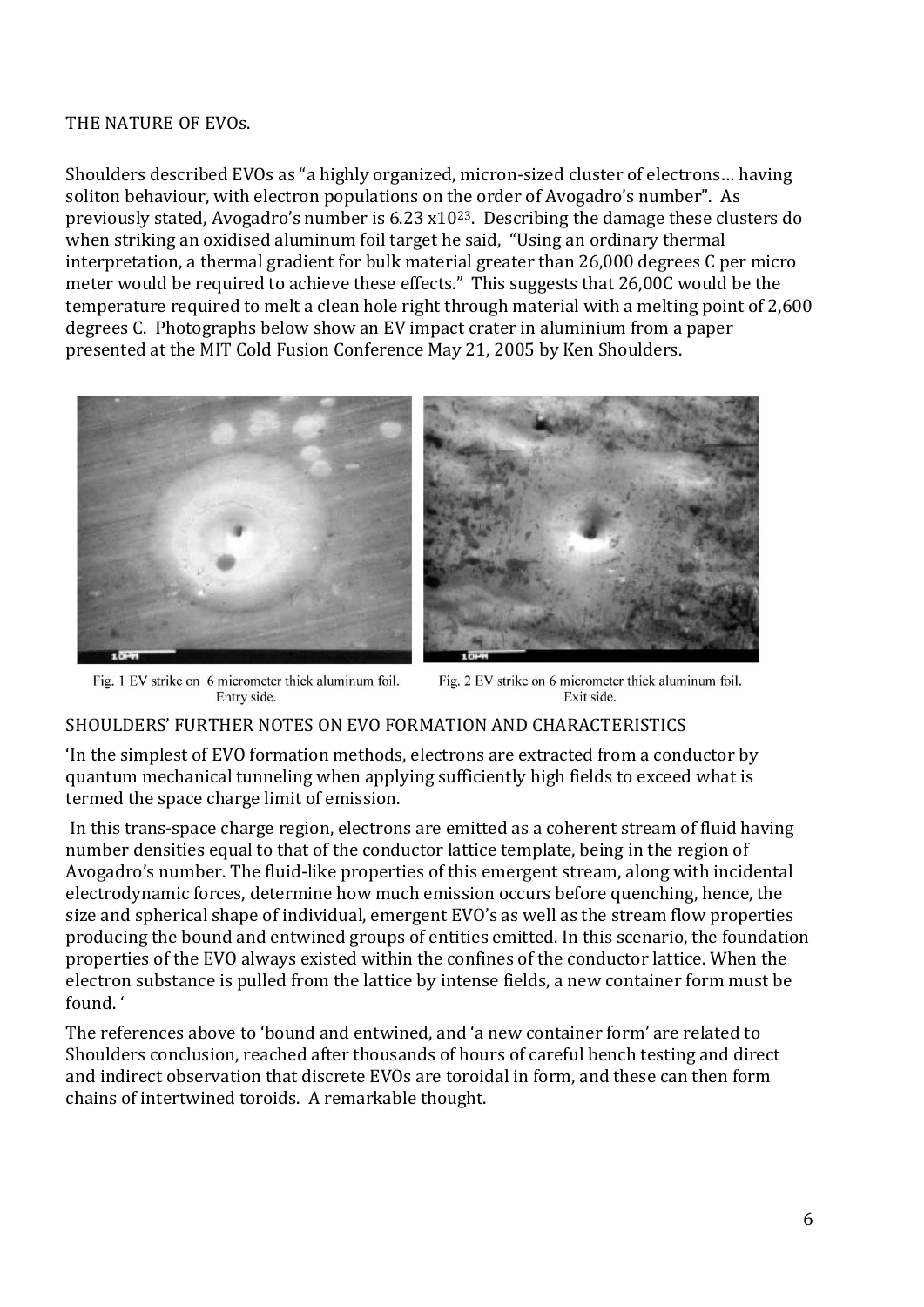# IS THIS KNOWLEDGE USEFUL?

The title of this paper refers to Shoulders' maverick reputation, something compounded by the fact that he was in many ways not the most sociable of men. His lack of more than a highschool formal education, his scattershot CV and the company he kept. Even Hal Puthoff, his colleague at SRI, was somewhat suspect due to his interest in parapsychology and connections to Uri Geller. Shoulders also became friends with John Hutchison, who is at the furthest end of the 'wild and questionable science' spectrum. But these were not the only relationships he developed; other friends of many years standing were more conventional scientists

Despite a tendency to grouchiness, Ken was a superb craftsman, gifted experimenter and visionary thinker who commanded respect tinged with occasional awe from many people. His unorthodox approach was both the stimulus for and the result of his openness to unusual ideas. He never dismissed something new out of hand; he thought about it and if the thinking was positive, tested it. One thing many of his friends and colleagues often remarked on is that his scientific ideas were 'almost never wrong.'

Ken convinced many (but not all) that the EVO phenomenon is real, in spite of the like charge repulsion difficulty. In his own words "Nobody believed anything (I) ever said. They only believed the gadgets that were run by EVs. I actually had to almost beat the patent office into submission by a series of brutal assaults with my devices!"

 It is worth remembering that Ken was sure that EVOs offer a connection to the basic fabric of the universe by biasing the medium with a dense, asymmetrical charge distribution." This is a very powerful concept and may well be the foundation of any device that operates with an "efficiency" (that indicates) over-unity."

Ken Shoulders also believed that EVO's were capable of transforming into mini Black Holes, or in their various manifestations (all EVOs are not the same) could be harnessed for: Unlimited Energy production, Antigravity, Propulsion, Transmutation, Teleportation, Unimaginable destructive capability. Quite a list.

References:

Article: K. Shoulders. Issue 75 of 'Infinite Energy'. [http://www.infinite-energy.com](http://www.infinite-energy.com/) magazine.

K. R. Shoulders, EV-- A Tale of Discovery, Austin, TX, 1987. A historical sketch of early EV work having: 246 pages, 153 photos and drawings, 13 references.

U.S. Patents issued to K. R. Shoulders related to EVOs. 5,018,180 (1991) - 5,054,046 (1991) - 5,054,047 (1991) - 5,123,039 (1992), and 5,148,461 (1992).

H. E. Puthoff et al. Electronic Devices Using Discrete, Contained Charged Particle Bundles and Sources of Same U.S. Patent No. 5,208,844. May 4, 1993

G. A. Mesayets and D. I. Proskurovsky, Pulsed Electrical Discharge in Vacuum. Springer-Verlag, New York, 1989.

V. Nardi, W. H. Bostick, J. Feugas, and W. Prior, Phys. Rev. A 22, 2211. 1980.

Remediation of Radioactive Emissions in Spent Nuclear Fuels using High Density Charge Cluster [EV0] Techniques [http://blog.hasslberger.com/docs/EVO\\_Nuclear\\_Remediation.pdf](http://blog.hasslberger.com/docs/EVO_Nuclear_Remediation.pdf)

H. B. G. Casimir, Physica 19, 846 (1953).

Article: [http://blog.hasslberger.com/2007/10/ken\\_shoulders\\_evos\\_exotic\\_vacu.html](http://blog.hasslberger.com/2007/10/ken_shoulders_evos_exotic_vacu.html) Article:<https://www.chemheritage.org/distillations/magazine/the-frontiersman>